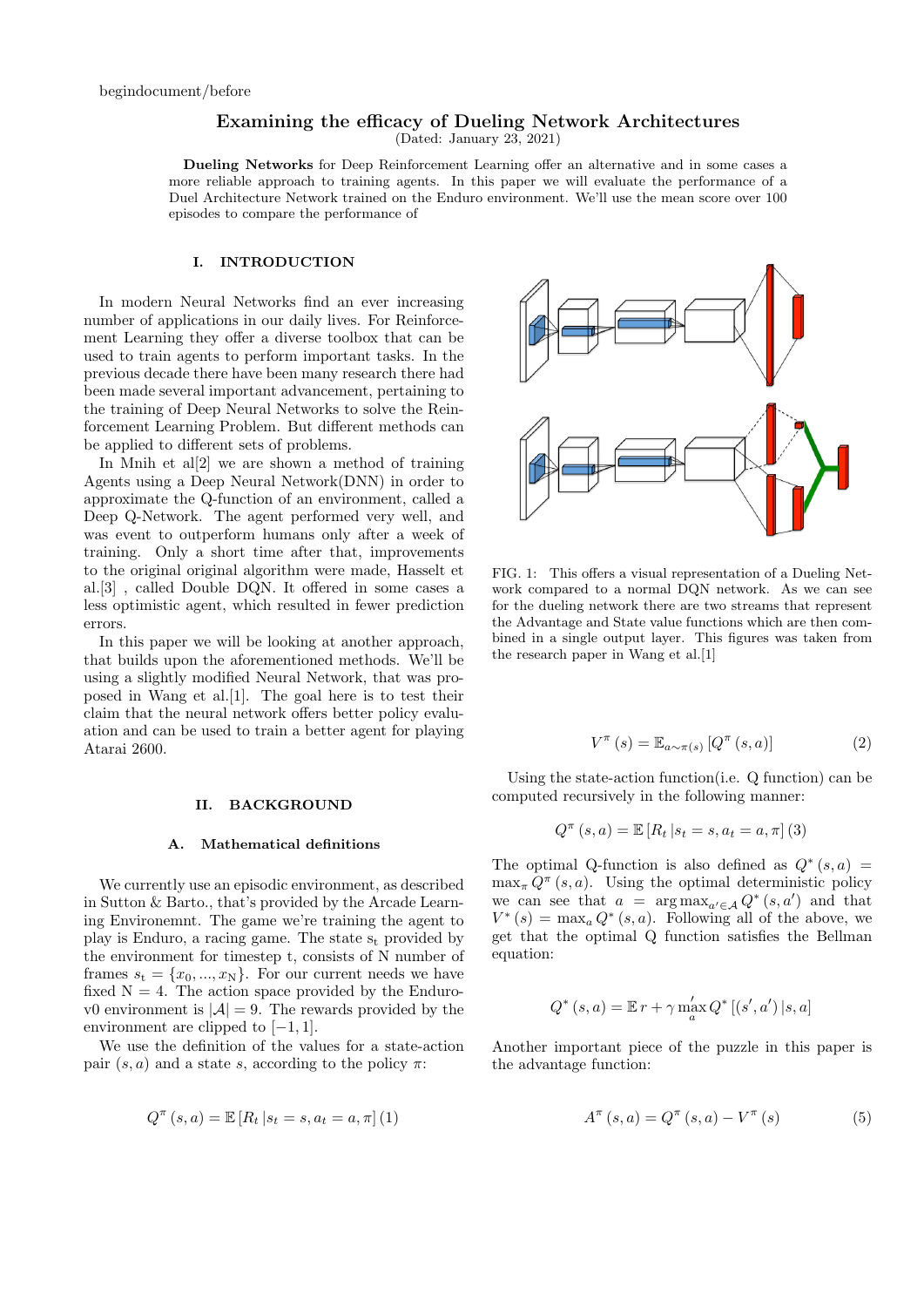If we use the optimal policy  $\pi$  we can see that  $\mathbb{E}_{a \sim \pi(s)} [A^{\pi}(s, a)] = 0$ . The advantage function gives us measure of how important an action is a given state. We can then rewrite the Q functiona as:

$$
Q^{\pi}(s, a) = V^{\pi}(s) + A^{\pi}(s, a)
$$
 (6)

This equation is the basis for the Dueling Network as we will demonstrate later in this paper.

### B. DQN and Double DQN:

For this paper we will be using a deep Q-network(Mnih et al[2]), also knowns the DQN algorithm, in order to approximate the values of the optimal Q-function.In order to get the most accurate results, for this particular network we'll be empoying the Double DQN(DDQN) algorithm(Hasselt et al.[3]), as it was used in Wang et al.[1].But first we will have to give an overview of Deep Q-Learning.

For Deep Q-Learning in order to approximate a Qfunction we use a deep Q-network:  $Q(s, a; \theta)$  with parameters  $\theta$ . It's optimized for the following loss functions:

$$
L_i(\theta_i) = \mathbb{E}_{s,a,r,s'} \left[ \left( y_i^{DQN} - Q\left(s,a;\theta_i\right) \right)^2 \right] (7)
$$
 and 
$$
y_i^{DQN} = r + \gamma \max_{a'} Q\left(s',a';\theta^-\right)
$$

where  $\theta^-$  are the parameters for the target network, which is a second Q-network that's used only for training. A key improvement to DQN was to freeze the parameters of that network for a fixed number of iterations and update the online network with gradient descent. After that fixed amount of steps the target network is updated to use the parameters of the current online network and the process keeps repeating until the training run is over.

The gradient update can be written as:

$$
\nabla_{\theta_i} L_i \left( \theta_i \right) = \mathbb{E}_{s,a,r,s'} \left[ \left( y_i^{DQN} - Q\left(s, a; \theta_i\right) \right) \nabla_{\theta_i} Q\left(s, a; \theta_i\right) \right] \tag{8}
$$

This approach is an off-policy algorithm, since we produce datapoints using an  $\epsilon$ -greedy policy which is different than the policy the agent is trying to learn. For the  $\epsilon$ -greedy we use a schedule that decreases the epsilon as the number of iterations grow. We store all of the datapoints in replay buffer and sample from there. The batch size we've decided to use is 32 tuples structured as  $(s, a, r, s')$ . The replay buffer handles the encoding of the observed frames into a state of for arrays as described in the previous subsection.

Making a single change to the DQN algorithm offers superior results. DQN can lead to overoptimistic value estimates as shown in van Hasselt et al.[3], 2010. Changing the target equation in this manner:

$$
y_i^{DDQN} = r + (s', \arg \max_{a'} Q(s', a'; \theta_i) ; \theta^-).
$$
 (9)

The gradient descent algorithm remains unchaged, but it just uses the target  $y_i^{DDQN}$  instead of  $y_i^{DDQN}$ .

## III. DUELING NETWORK ARCHITECTURE

In the Dueling Network Architecture research paper by Wang et. al., we are presented with a different approach for constructing a Q-Network. This new network, refered to as the dualing network, consists of 3 convolutional layers just as described in the original paper for Deep Q-Learning(Mnih et al., 2015[2]), but instead of a single fully connected layer we create 2 parallel layers with 512 hidden units each. They can be looked as 2 streams of fully connected layers, one with  $|\mathcal{A}|$  number of outputs and the other with a single output.The two layers are used to calculate the Advantage and State value estimates respectively. The key insight of the authors of the specified paper was that, is that there are many cases where estimating the value of each action choice is unnecessary. For the Enduro game, moving either left or right is unnecessary for most cases, save for when the agent would want to avoid a collision.

In the training the Dueling Network outputs the result of the two streams which is then combined in a postprocessing step shortly before calculating the loss. The authors of the paper do specify that it should be done in the last layer of the Dueling Network so as to provide the same number of outputs as a normal(i.e. single stream) DQN network. But in the training code that step offers results that are equivalent to just combining them in a single final layer. The reason why we must combine the outputs is because we want this network to be trained using conventional algorithms, such as DDQN.

For our research we'll be using this equation in the combination step:

$$
Q(s, a; \theta, \alpha, \beta) = V(s; \theta, \beta) +
$$

$$
\left(A(s, a; \theta, \alpha) - \frac{1}{|\mathcal{A}|} \sum_{a'} A(s, a'; \theta, \alpha)\right)
$$
(10)

Lets explain why we need to use equation (10). We could still build a parametarized version of equation (6), described in the previous section such as this:

$$
Q^{\pi}\left(s, a; \theta, \alpha, \beta\right) = V^{\pi}\left(s; \theta, \beta\right) + A^{\pi}\left(s, a; \theta, \alpha\right) \tag{11}
$$

but in practice this results in poor performance for the Q-Network.

If we recall this expression for equation (6) and that  $\mathbb{E}_{a\sim\pi(s)}\left[A^{\pi}(s,a)\right]=0$  for the optimal policy  $\pi$ , and that for the deterministic policy  $a^* = \arg \max_{a' \in \mathcal{A}} Q(s, a'),$ it follows that  $A(s, a^*) = 0$ . This is what the network should approximate to after a large enough number of iterations. The authors of the original paper specify that equation (11) is unidentafiable in the sense that given Q we cannot recover V and A uniquely, which means that